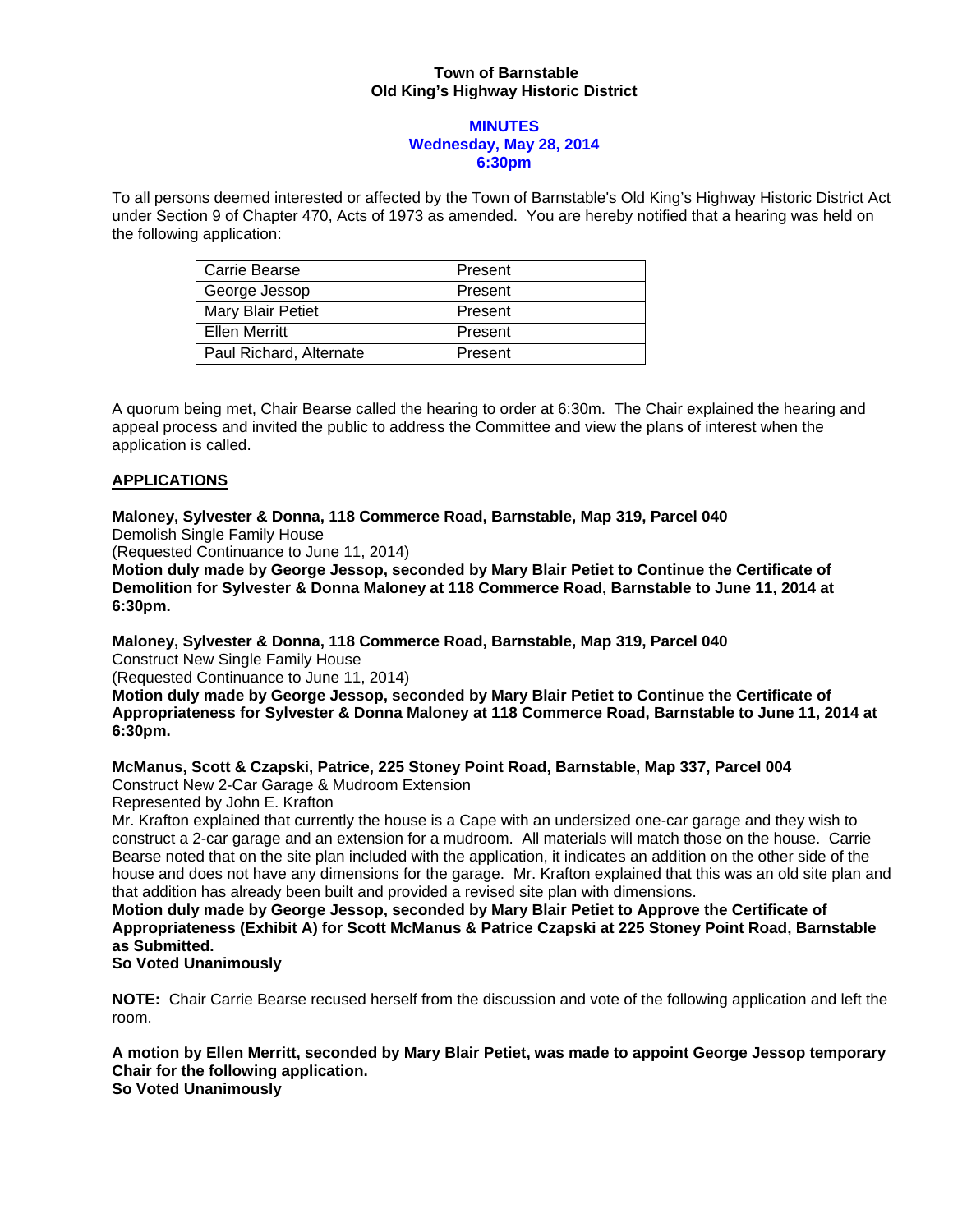## **Minucci, Albert & Judith, 190 Pin Oaks Drive, Barnstable, Map 280, Parcel 053**

Reconstruct Existing Boat/Bath House

Represented by Walter Yarosh, Architect

Two letters were received regarding this application:

Elizabeth C. Nill, President, Windsong Homeowner's Association (Exhibit B)

Robert E. Guarino, Abutter (Exhibit C)

Mr. Yarosh noted that this is a very unique building and in the submission they included a photograph as it appeared in 1931. The homeowners asked if the structure could be rebuilt in the exact replica as it was to preserve the historical aspect. They measured each detail of the building and reconstructed the original plan, including the windows which will be wood. The only changes they made are due to the new FEMA regulations which required them to raise the elevation three and a half feet higher and added a staircase. They do not intend to put in any plumbing, perhaps electricity. The inside will be duplicated as well.

Ellen Merritt asked about the ramps and Mr. Yarosh stated that there were ramps on the original structure; one has been pushed almost under the structure. The reconstructed ramps will mimic the original and there is no intent to have the ramp go over the existing rock wall. The ramp on the water side will be 16 feet and 20 feet on the opposite side.

George Jessop commented that the design to bring the siding down along the bottom of the structure does diminish the mass and the building appears to be constructed into the ground. This is an important detail. Temporary Chair Jessop then opened the discussed up to Public Comment

Eric Stacey, Barnstable Yacht Club stated that the BYC appreciates the detail in the design and agrees this proposal is architecturally similar. Wished to ask what the use will be, if they plan on installing a toilet area and if any landscaping is proposed.

Mr. Yarosh responded that the intent is to use the structure as a bath/boathouse and no plumbing is planned. There is also no landscape plan proposed, the area will stay as it is with the exception of a couple of trees that have grown into the building over time.

Elizabeth Nill, President of the Windsong Homeowner's Association wanted to thank the homeowners for putting such detail into the plans and asked for confirmation that the ramp will not go over the rocks. Mr. Yarosh confirmed that the ramp will not go over the rock wall and reviewed the site plan with Ms. Nill. Hearing no further comments, public comment was closed.

**Motion duly made by Mary Blair Petiet, seconded by Ellen Merritt to Approve the Certificate of Appropriateness (Exhibit D) for Albert & Judith Minucci at 190 Pin Oaks Drive, Barnstable as Submitted. So Voted Unanimously (with exception of Carrie Bearse)** 

**NOTE:** Carrie Bearse returned to the meeting for the remainder of the Agenda

### **Potter, Pamela, 330 Sandy Neck Road, West Barnstable, Map 136, Parcel 014-001**

Replace Deck Surface & Railing System

Represented by Keith Gilmore & Tom Verdini

Mr. Gilmore explained that they are proposing to replace the deck material with grey azek and for the railing, would like to maintain a white handrail at top and use a stainless steel cable system below to allow for a view. **Motion duly made by Mary Blair Petiet, seconded by Ellen Merritt to Approve the Certificate of Appropriateness (Exhibit E) for Pamela Potter at 330 Sandy Neck Road, West Barnstable as Submitted. So Voted Unanimously** 

**Coes, Peter & Linda, 4405 Main Street, Barnstable, Map 350, Parcel 009** 

Replace Existing Sign

Represented by Peter Coes

Ellen Merritt asked if the sign is the same size as the previous one. Mr. Coes noted that it is and the only change is that the lettering is black on a white background. The lettering will be vinyl.

**Motion duly made by Ellen Merritt, seconded by Paul Richard to Approve the Certificate of Appropriateness (Exhibit F) for Peter & Linda Coes at 4405 Main Street, Barnstable as Submitted. So Voted Unanimously**